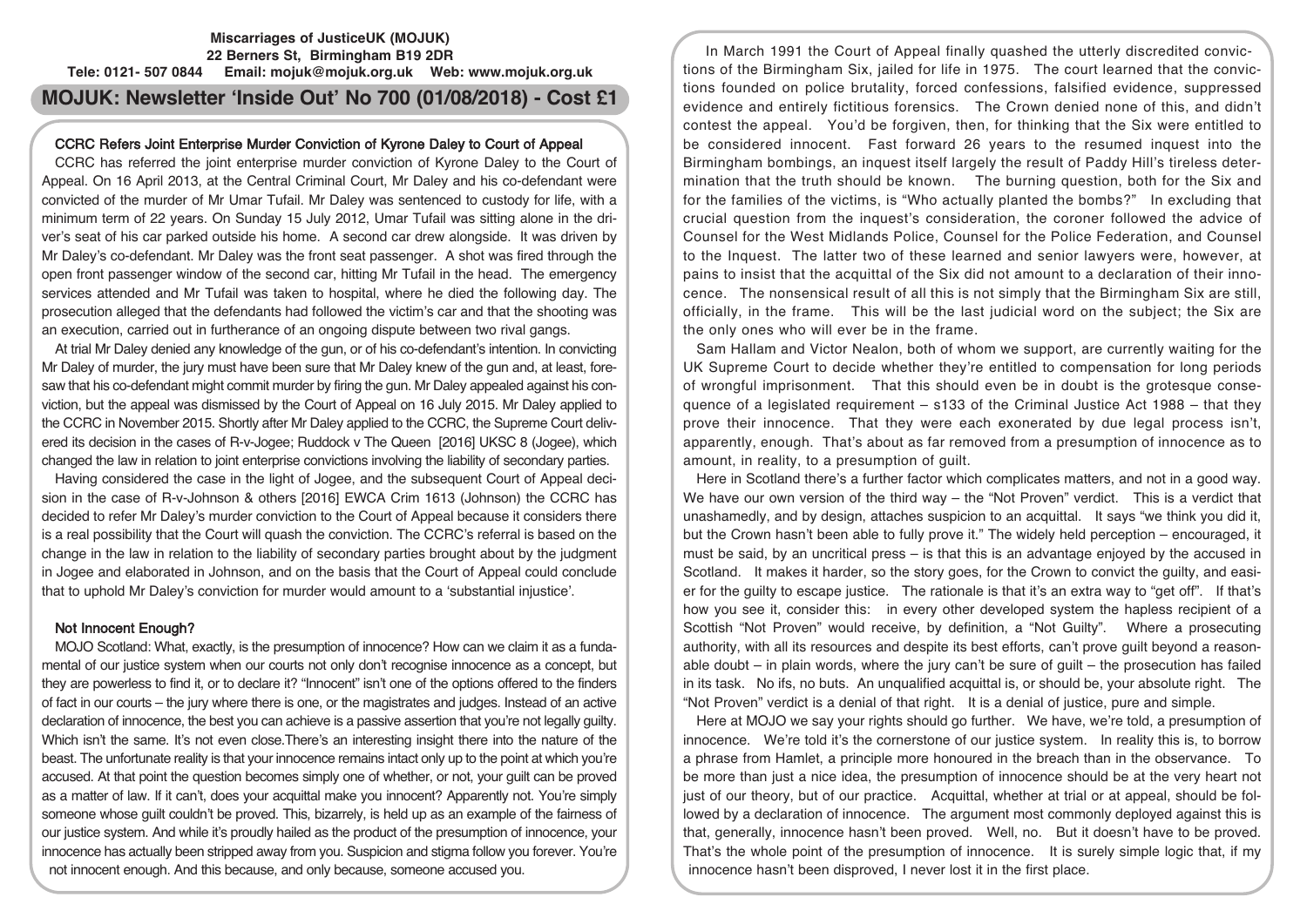#### Early Day Motion 1524: End Indeterminate Sentence For Public Protection Prisoners

That this House expresses concern that too many men and women are trapped in the prison system with no fair prospect of release under the discredited indeterminate sentence for public protection which was abolished six years ago; expresses further concern that over 1,000 people who were released were recalled to prison mostly for administrative reasons; and calls on the Government to speed up the process for safe release, to ensure the resources to support people on release so they can resettle safely, to abolish the life licence and replace it with a fixed-term of supervision that ensures support for people on release and to severely restrict the power to recall to prison for IPPs.

#### Damages for Wrongful Imprisonment that Violate Article 6 ECHR

Parliamentary Under-Secretary of State for Justice (Edward Argar) I have laid a draft proposal for a remedial order to amend section 9 of the Human Rights Act 1998 (HRA) to allow an award of damages in a new set of circumstances. This is to implement the judgment of the European Court of Human Rights (ECtHR) in Hammerton v. UK (application no. 6287/10). The domestic courts found that the applicant in Hammerton v. UK had spent extra time in prison as a result of procedural errors during his committal which breached his rights under article 6 of the European convention on human rights (ECHR) as set out in the HRA (right to a fair trial). He was subsequently unable to obtain damages to compensate for the breach of Article 6 ECHR in the domestic courts because section 9(3) HRA does not allow damages to be awarded in proceedings in respect of a judicial act done in good faith, except to compensate a person to the extent required by article 5(5) ECHR (deprivation of liberty).

In 2016, the ECtHR found a breach of article 6 ECHR and adopted the finding of the domestic court that the applicant had spent extra time in prison as a result of the breach. The ECtHR found that the applicant's inability to receive damages in the domestic courts in the particular circumstances of this case led to a violation of article 13 ECHR (right to an effective remedy). The ECtHR awarded a sum in damages which has been paid. Under article 46 ECHR, the UK is obliged to abide by the judgment of the ECtHR in any case to which it is a party. In order to address the finding of a violation of article 13 ECHR in Hammerton, legislative change is required as it was the result of a statutory bar on the award of damages under the existing section 9(3) HRA. The Government propose to implement the judgment by making a targeted amendment to section 9 HRA to make damages available in respect of breaches of article 6 ECHR arising under similar circumstances to those in Hammerton. It would have the effect that: in proceedings for contempt of court; where a person does not have legal representation, in breach of article 6 ECHR; and the person is committed to prison and the breach of article 6 results in the person spending more time in prison than they otherwise would have done, or causes them to be committed to prison when they would not otherwise have been committed; then a financial remedy would be available to the person to compensate for the breach of article 6 ECHR that resulted in the person spending extra time in prison, or caused them to be committed to prison.

Following consideration of possible legislative options, the Government consider that there are compelling reasons to amend the HRA by remedial order under the power in section 10 HRA to take remedial action where a provision of legislation is incompatible with an obligation of the United Kingdom arising from the ECHR. This draft proposal for a remedial order is being laid under the nonurgent procedure. It will be laid for a period of 60 days during which time representations may be made. The Joint Committee on Human Rights will scrutinise the remedial order and report on it to the House. Following that, the draft order, with any revisions the Government wish to make, will be laid for a further 60 days before being considered and voted on by both Houses.

#### Pussy Riot Punk Band Convictions Multiple Violations of ECtHR

The case Mariya Alekhina and Others v. Russia (application no. 38004/12) concerned the conviction and imprisonment of three members of the Pussy Riot punk band for attempting to perform one of their protest songs in a Moscow cathedral in 2012. The courts ruled in particular that their performance had been offensive and banned access to video recordings they had subsequently downloaded onto the Internet because they were "extremist".

The European Court of Human Rights held: by six votes to one, that there had been a violation of Article 3 (prohibition of inhuman or degrading treatment) of the European Convention on Human Rights because of the overcrowded conditions of the band members' transportation to and from the courtroom to attend hearings on their cases and because they had had to suffer the humiliation of being permanently exposed in a glass dock during their hearings, surrounded by armed police officers and a guard dog, despite no evident security risk; unanimously, that there had been a violation of Article  $5 \S 3$  (right to liberty and security) of the European Convention because the domestic courts had only given stereotyped reasons for keeping them in detention pending trial for five months; unanimously, that there had been a violation of Article 6 § 1 (c) (right to a fair trial / right to legal assistance of own choosing) because the courtroom security arrangements, namely the glass dock and heavy security, had prevented the band members from communicating with their lawyers without being overheard during their one-month trial; by six votes to one, that there had been a violation of Article 10 (freedom of expression) because of the three band members' conviction and prison sentences. The Court accepted that a reaction to breaching the rules of conduct in a place of religious worship might have been warranted. However, it found that sentencing them to imprisonment for simply having worn brightly coloured clothes, waved their arms and kicked their legs around and used strong language, without analysing the lyrics of their song or the context of their performance, had been exceptionally severe; and, unanimously, that there had been a further violation of Article 10 because of the ban on access to their video recordings on the Internet. The domestic courts had not justified why the ban had been necessary. They had merely endorsed the overall findings of a linguistic expert report without making their own analysis.

#### Rachel Julie Tunstill Conviction for Murder Quashed – Retrial Ordered

1. On 19 June 2017 in the Crown Court at Preston this appellant was convicted of murder and sentenced to life imprisonment with a minimum term of 20 years, less time spent on remand. She appeals against conviction and sentence with the leave of the single judge.

2. On 14 January 2017 the appellant gave birth to a daughter in the bathroom of her home. Shortly thereafter, she killed the baby, who had been alive at birth. The child was of approximately 37 weeks' gestation, weighing a little over 3kg, or about 6½ lbs. The child had been killed by 14 separate stab wounds, mainly to the neck and chest, inflicted using a pair of scissors. Having killed the baby, the appellant put her body into a plastic carrier bag, which she then put into a kitchen bin.

3. After the killing, the appellant went to the living-room and sat with her partner who, as was his wont, was engrossed in playing video games. She had been in the bathroom for two or three hours but he noticed nothing amiss. They watched television for a short time and then went to bed. He had thought that she was having some form of miscarriage. On the following day, she appeared pale and weak, although not unusually so. On the day after that, a Monday, the appellant attended hospital, stating that she thought she had suffered a miscarriage. On examination, it became clear that she had recently given birth and the police were contacted.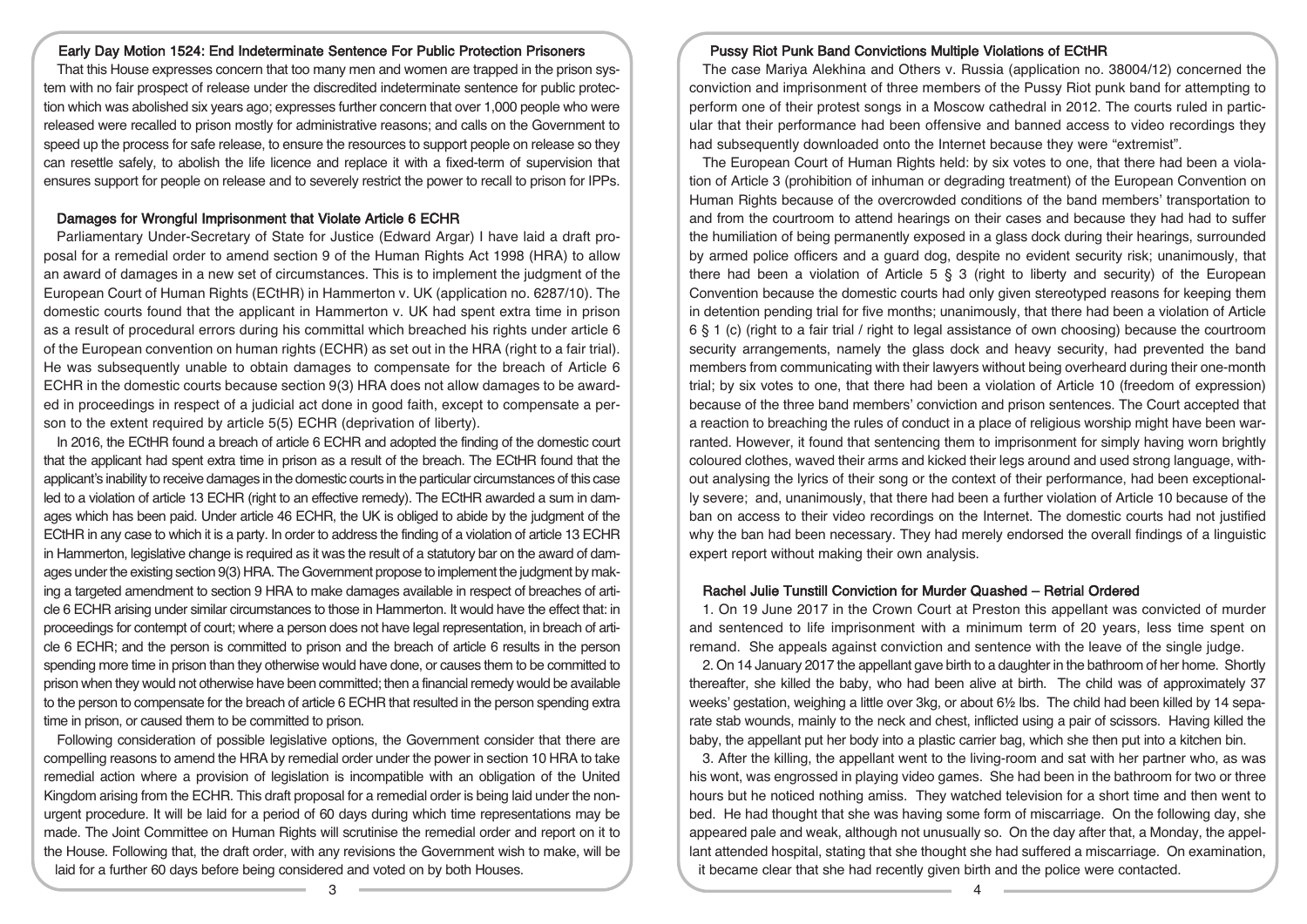4. When interviewed, the appellant claimed that she had been suffering a miscarriage on the previous Saturday evening. The baby had been born with no signs of life and she had put the baby in a plastic bag and put the body in the bin. She had believed herself to be about four weeks pregnant. It became apparent that this account was untrue. Moreover, interrogation of the appellant's iPad showed search items including "late-term miscarriages at home" and "inducing miscarriage" in the days and weeks before the birth. On the evening of the birth, searches included "how to cut umbilical cord" and the location of an early pregnancy unit at a local hospital.

5. The appellant's case raised the partial defence of diminished responsibility. The Crown's case was that this was not established and that the appellant had murdered her child by stabbing her. In addition to the fact that the baby had been born alive before being stabbed repeatedly, and her birth and body concealed, the Crown relied on lies told by the appellant. These included whether she had told others of her pregnancy, her account at hospital of having suffered a miscarriage, and lies as to whether she was attending or intending to take a course at university. Reliance was also placed on the appellant's internet searches in the period preceding the birth.

6. The appellant said that she had no recollection of killing the victim and claimed that by reason of a history of mental illness and her state of mind at the time of the killing, she lacked the requisite intention for murder. In addition, the partial defence of diminished responsibility was put forward.

7. The appellant had suffered a miscarriage in March 2016 and had been upset by that, although her partner said that that had not lasted very long. He had believed she was studying towards a doctorate and there were texts in which she had referred to being at "Uni". She had made similar comments to her employers. In early December 2016 the appellant told her partner that she was pregnant. There was evidence that in November 2016 she had told her employer that she was around two months pregnant, and later told a colleague that she did not want anyone to know that she was pregnant. Shortly before 14 January she had told her employer that she had an appointment at the early pregnancy unit.

8. When the appellant attended hospital on the Monday she had appeared calm and coherent and gave a full account of a still-birth. When arrested three days later she presented as unusually calm and told the forensic medical examiner that she was not suffering from any mental illness.

9. Three experts, all consultant forensic psychiatrists, gave evidence to the court. Doctors Bashir and Khisty gave evidence for the defence and Dr Barlow gave evidence for the Crown. All agreed that the appellant was fit to plead and that although the appellant had been diagnosed with Asperger's Syndrome, she had adapted well as an adult and had demonstrated adequate social functioning, enabling her to achieve academically, sustain employment and maintain a long-term relationship. That diagnosis did not contribute to any psychiatric defence.

10. Dr Bashir considered that the appellant was suffering from paranoid schizophrenia. Dr Khisty considered that the appellant was suffering from severe depression with psychotic symptoms at the material time. He considered that there was evidence of social withdrawal in the months prior to the alleged offence and that this provided some objective evidence to support the presence of depressive psychosis. Dr Barlow considered that there was no evidence of psychotic symptoms prior to the offence other than the appellant's subsequent selfreport. All experts agreed that there were no third party accounts of the appellant reporting auditory hallucinations or persecutory ideas prior to the alleged offence.

11. All experts agreed that there were reports of mood problems in the appellant in the period prior to the alleged offence. Dr Khisty considered that the appellant was suffering from a severe depressive episode whilst Dr Bashir considered that there was evidence of depression but that

this was secondary to paranoid psychosis. Dr Barlow did not think there was sufficient evidence to make a diagnosis of a depressive episode. They all agreed that the circumstances prior to the alleged offence would have been extremely stressful for the appellant and Dr Bashir considered that she had been suffering from an acute stress reaction at the material time.

12. On the question of diminished responsibility Doctors Khisty and Bashir supported the partial defence of diminished responsibility, whereas Dr Barlow said there was insufficient evidence of it. As to infanticide, Doctors Khisty and Bashir supported a defence on this basis, whereas Dr Barlow rejected it.

13. The judge ruled that there was evidence capable of supporting a defence of diminished responsibility. That issue was left to the jury and its verdict shows that it concluded that that the partial defence to murder was not made out. The burden of proving that defence lay with the appellant. In the case of infanticide, the burden lay with the Crown to negative infanticide as an alternative verdict to murder. It is to be noted that the conditions for demonstrating diminished responsibility and infanticide laid down by statute are in very different terms and include very different approaches to a defendant's mental state at the relevant time.

14. The defence submitted that the judge should leave infanticide as an alternative verdict for the jury. The judge rejected that submission and referred to the limited ambit of the offence as discussed in R v Kai-Whitewind [2005] 2 Cr App R 457. He held that observations of Judge LJ (as he then was) represented strong persuasive authority and reflected the wording of s.1(1) of the Infanticide Act 1938.

31. The phrase "by reason of" in s.1(1) does not in our judgment necessarily need to be read as if it said "solely by reason of". It seems to us that as long as a failure to recover from the effects of birth is an operative or substantial cause of the disturbance of balance of mind that should be sufficient, even if there are other underlying mental problems (perhaps falling short of diminished responsibility) which are part of the overall picture.

32. The words "by reason of" import a consideration of causation. As the wording of s.1(1) shows, the relevant causation is that the balance of a mother's mind is disturbed as a result of not having fully recovered from the effect of giving birth to her child: there is no required causal link between the disturbance of balance of mind and the act or omission causing death. Our law is familiar with the notion that in considering causation a person's conduct need not be the sole or main cause of the prohibited harm. It is sufficient if a person's conduct is a contributory cause. In R v Smith [1959] 2 QB 35 in a case of murder Lord Parker CJ said at page 42: "It seems to the court that if at the time of death the original wound is still an operating cause and a substantial cause then the death can properly be said to be the result of the wound, albeit that some other cause of death is also operating. Only if it can be said that the original wounding is merely the setting in which another cause operates can it be said that the death does not result from the wound. Putting it another way, only if the second cause is so overwhelming as to make the original wound merely part of the history can it be said that the death does not flow from the wound."

33. In R v Hughes [2014] 1 Cr App R 6 Lords Hughes and Toulson, giving the judgment of the Supreme Court, said at [22]: "There are many examples of two or more concurrent causes of an event, all effective causes in law. A road traffic accident is one of the commoner cases, for such events are only too often the result of a combination of acts or omissions on the part of two or more persons. Where there are multiple legally effective causes, whether of a road accident or of any other event, it suffices if the act or omission under consideration is a significant (or substantial) cause, in the sense that it is not de minimis, or minimal. It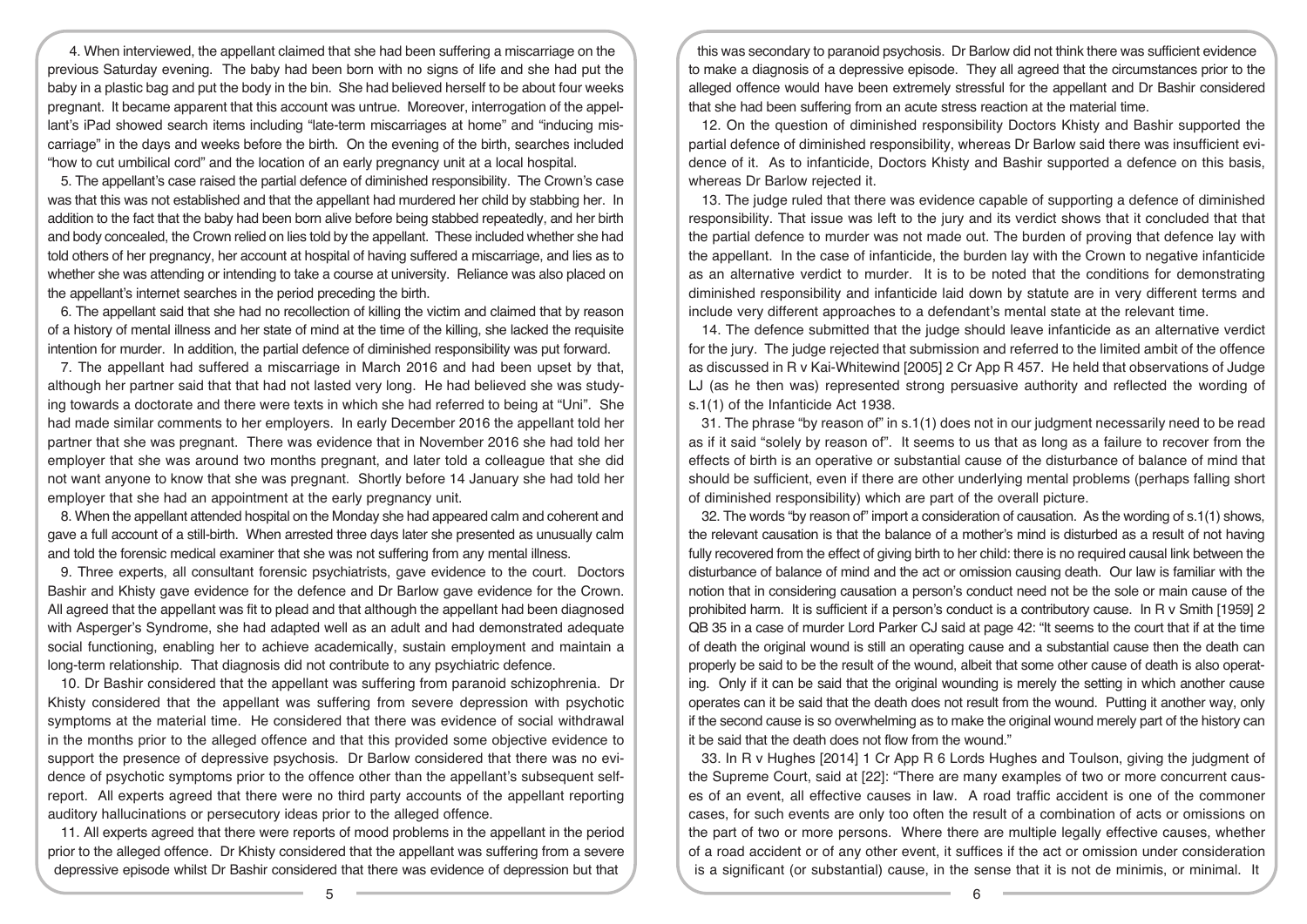need not be the only or the principal cause. It must, however, be a cause which is more than de minimis, more than minimal: see R v Hennigan [1971] 55 Cr App R 262."

34. In this context, we also note that in R v Deitschmann [2003] 2 Cr App R 4 the House of Lords held that s.2(1) of the Homicide Act did not require the abnormality of mind to be the sole cause of a defendant's acts in doing the killing. Even if a defendant would not have killed if he had not taken drink, the causative effect of the drink did not necessarily prevent an abnormality of mind suffered by the defendant from substantially impairing his mental responsibility for his fatal acts. It was still open to a jury to find the defence of diminished responsibility established. Of course, their Lordships were concerned with differently worded legislation so that the analogy is far from perfect, but subject to that important caveat, it provides a sort of parallel to our reasoning.

35. This was a case where the child was killed soon after birth so that this case can be distinguished from the situation where mental ill health, usually post-partum psychosis, develops over a period of time. Nonetheless, there was evidence from Dr Bashir and Dr Khisty which showed that notwithstanding the existence of the appellant's pre-birth mental disorder, the effects of giving birth had led to a further condition, characterised by Dr Bashir as an acute stress reaction which was a causative factor in disturbing the balance of the appellant's mind. The issue of causation is a matter of fact for a jury after appropriate direction from a judge as to what can constitute a legally effective cause. For the reasons given, we consider that the effects of birth are not required by s.1(1) to be the sole cause of a disturbance of balance of the mind.

36. In the circumstances, we are persuaded that the judge should not have withdrawn infanticide from the jury. There was evidence fit for the jury's consideration. It is not for this court to assess the likelihood of its success. Dr Barlow's evidence was to the contrary, but the issue for us is whether a jury should have had this alternative option to consider. We think it should have had that opportunity. In the circumstances, therefore, the conviction for murder is unsafe and the verdict is quashed. In our judgment, the interests of justice require a re-trial and we so order.

#### Arrest for Lawful Acts

Elliot Gold, UK Police Law Blog: The recent decision of Holmes v CC Merseyside Police [2018] EWHC 1026 (QB) confirms the power of the police to arrest individuals who are not acting unlawfully. It relies on the earlier case of CPS v McCann [2015] EWHC 2461; [2016] 1 Cr. App. R. 6, which held that an arresting officer was acting in the execution of their duty when making an arrest notwithstanding that their suspicion that that offences were being committed being mistaken.

McCann was relied upon in the case of Ahmed v CPS [2017] EWHC 1272 (Admin), which held that an officer had acted lawfully in arresting a person whom they believed to be in breach of an behaviour injunction, where the order had not been validly made and so was of no effect. The judgment in Ahmed was rather brief being only eleven paragraphs long and given ex tempore. The case of Holmes is more detailed, being an appeal from an order striking out the claim. In brief, Mr Holmes, described as an inveterate campaigner against nuclear power, held a one-man protest on a footbridge on private land. Police officers physically escorted Mr Holmes on to public land after which he pushed past them and ran back. He was arrested for obstructing an officer in the execution of his duty and, five minutes later, further arrested for a breach of the peace and for aggravated trespass.

The Claimant submitted that although the landowner had informed the police that protest was not permitted on his land, the police had no right enforce a landowner's wish to keep people off their property. There was merely a right to assist a landowner in removing those who were trespassing or where an offence under the Public Order Act 1994 might be commit-

ted. The officers had no right to remove the Claimant from the private land or to prevent his return to it. The Defendant's case was that the arrest was lawful. The Claimant had been given a warning and escorted off the private land. His response was to use violence in pushing past the police officer and then returning to his original position. The Defendant submitted, relying to McCann, it did not matter whether the officer' grounds for believing that he had a right to prevent the Claimant from returning to the original place was correct.

The court agreed with the Defendant, stating that the case was closely analogous to McCann. The Claimant had no reasonable prospect of establishing that the arresting officer did not genuinely and reasonably believe that he had the justification to arrest him. The officer clearly considered that he had a duty to remove the Claimant from the place of protest and to prevent his returning there. Even if the officer had been misinformed by his senior officers that the Claimant had no right to be on the private land, it was clearly established that his belief to the contrary was genuinely and reasonably believed. The Claimant was therefore obstructing him in the execution of his duty.

This confirms that police officers have very wide powers. The judgment made reference to the statement in Rice v Connolly [1966] 2 QB 414 that "it is part of the obligations and duties of a police constable to take all steps which [reasonably] appear to him necessary for keeping the peace, for preventing crime or from protecting property from criminal injury." McCann reasserted that a police officer does not have to tell the person the offence for which they are being arrested – rather than telling them the act for which they are being arrested. At paragraph [28], the judgment stated that it was not an essential condition of lawful arrest that a constable should formulate any charge at all, much less a charge which may ultimately be found in an indictment. Further to this, it also stated at [31] that it was not necessary for an officer to have the correct offence in mind at the time they give a direction to move-on or make a decision to arrest.

In relying upon this in Holmes, the High Court has confirmed that an officer may be acting in the execution of their duty if they exercise police powers either to prevent a breach of the peace or, alternatively, to prevent crime even where no unlawful act is being committed or where they have no specific and correct criminal offence in mind. Whether the Court of Appeal considers this confers too much power upon police officers remains to be seen. For now, however, to the benefit of defendant Chief Constables and the chagrin of claimants, this line of authority is solidifying.

#### Justice Committee: Non - Disclosure is a Feature of Every Case That Goes Through the Courts

1.Disclosure is the process by which material collected by the police during an investigation is made available, first to prosecutors and subsequently, and subject to certain rules, to defence teams. Prosecution and defence may make use of this material in preparation for and during a trial where it is potentially relevant to an issue, or issues, in a case. When it works properly, the disclosure process enables judges and magistrates to have all the relevant evidence before them when deciding on guilt of an accused person and in the event of conviction it may be used in deciding an appropriate sentence. Disclosure is, as the then Attorney General told us, a "fundamental question of fairness in criminal proceedings." When the disclosure process does not work as it should crucial evidence might not be heard and miscarriages of justice can prevail. On 5 June 2018 we asked the Director of Public Prosecutions if people had been wrongly imprisoned as a result of disclosure failings and she said "some people have been".

2.We launched this inquiry following reports in the press of cases which had collapsed, or guilty verdicts which had been overturned on appeal, due to errors in the disclosure process. The most high-profile case, one of those which Joanna Hardy of Red Lion Chambers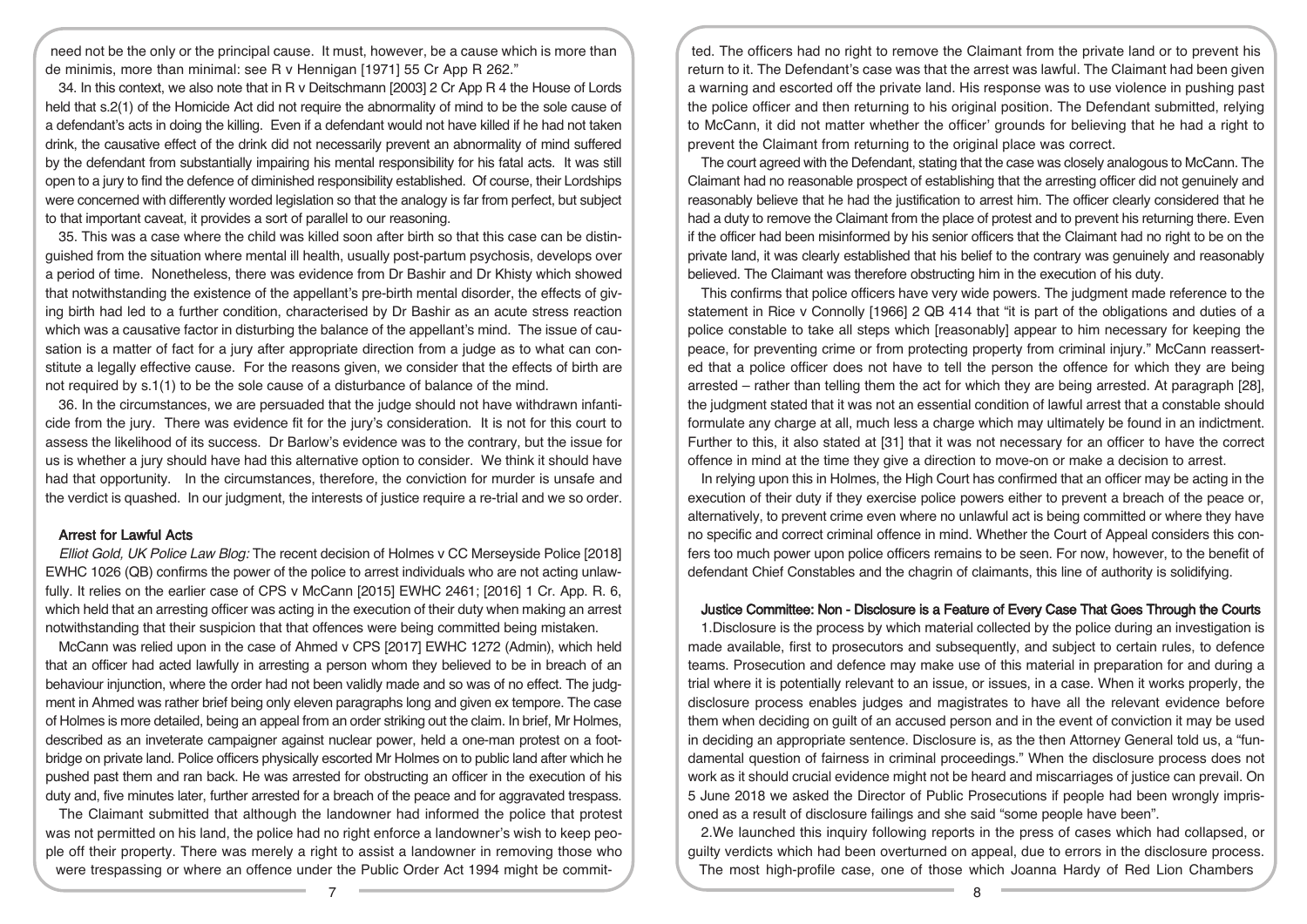referred to as "firework cases". ended in December 2017 with the acquittal of Liam Allan. In this case, evidence held by the police had not been disclosed to prosecutors or the defence until the day of trial, and this evidence undermined the prosecution case to such an extent that - once it was disclosed - the Crown Prosecution Service (CPS) case collapsed. The CPS "decided that there was no longer a realistic prospect of conviction and the case was listed at Court on 14 December 2017 so that it could be stopped."

3.The case of R v Allan acted as a catalyst to raise the profile of a number of other cases, most of which were related to the very serious crimes of rape and sexual assault. These are charges that, if they lead to conviction, almost inevitably result in imprisonment. We heard, however, that disclosure errors happen in all types of cases, both complex cases in the Crown Court, and volume Magistrates' Court cases covering, not just rape cases, but all crime types. And we heard from defence practitioners and victim representatives that it is not in the interest of anyone, including complainants, to have a case delayed, disrupted or collapse due to disclosure failings.

4.We are conscious that coverage of disclosure has focussed on rape and serious sexual offences when, in reality, disclosure is a feature of every case that goes through the courts, and errors have happened in all types of cases. This report focusses on disclosure and does not focus on any one type of crime specifically. This is in line with the terms of reference and reflects the evidence we received. It is of vital importance that coverage does not detract from the importance of victims of violent or sexual crimes coming forward. Complainants should be treated fairly and sensitively while the right to a fair trial is upheld. We also note that when evidence is disclosed late a case might be discontinued. This usually happens because the totality of the evidence no longer supports a realistic prospect of conviction, so it should not be assumed that discontinuing a case implies any wrongdoing on behalf of complainants or defendants.

#### Lawyers Could be Forced to Share Notes of Hearings With Litigants in Person

A new rule giving judges the power to order lawyers to share notes of hearings with litigants in person is being proposed by the Ministry of Justice (MoJ). Another new rule would put the parties under an explicit obligation to disclose to the other side communications with the court. The proposals being consulted on by the MoJ following a review of 'open justice' by the Civil Procedure Rule Committee (CPRC). The MoJ said the new rule on the recording and transcription of proceedings was needed to help "the increasing number of unrepresented parties" and "encourage the court and the parties to co-operate in providing an informal record of the proceedings while awaiting the approved transcript". The MoJ said that "in particular, unrepresented parties may find it useful to have an informal note of hearings, for example in order to seek further legal advice, decide whether to appeal or consider the outcome of the case".

Draft rule 39.9 reads: "At any hearing, whether in public or in private the judge may give appropriate direction to assist a party, in particular one who is or has been or may become unrepresented, for the compilation and sharing of any note or other informal record of the proceedings made by another party or by the judge." However MoJ asked consultees for comments on whether they thought the draft rule placed "too much of a burden on the represented party". On communications with the court, the MoJ said: "It is a fundamental rule of the administration of justice that none of the parties may communicate with the court without simultaneously alerting the other parties to that fact. "The concern is particularly acute where a represented party communicates with the court, without notifying the unrepresented opposing party."

The proposed new rule states that "any communication between a party to proceedings

and the court must be disclosed to, and if in writing (whether in paper or electronic format), copied to, the other party or parties or their representatives". The rule would not apply to communications that were "purely routine, uncontentious and administrative", as opposed to "substantive", or where there was a "compelling reason" not to disclose. Under the revised part 39, a new definition of 'hearing' would include video or telephone hearings.

The provision in rule 39.2 which states that courts do not need to make "special arrangements" for accommodating members of the public, has been replaced with one that the court shall take "reasonable steps to ensure that all hearings are of an open and public character save when a hearing is held in private". To help alert media organisations and other potential opponents of anonymity orders and decisions to hear cases in private, the MoJ proposes that courts are required to publish orders on the internet.

Courts minister Lucy Frazer QC said: "Our legal system is founded on the principle of open justice. The government is fully committed to this principle. The public's right to know, to see the law as made in Parliament and decided in courts, is fundamental. "However, there are times when the public does not or cannot have an unlimited right to know. Individual rights need to be protected as well. Recent court cases indicate that there is confusion on this issue and that the rules need to be amended to address this." The CPRC set up an open justice subcommittee in June 2017 to review the rules so that they reflected "more properly" the principles of open justice. In a preliminary paper to a meeting of the CPRC last autumn, the subcommittee identified a "disturbing increase in parties communicating with the court (often by email) without copying the other party, and without good reason not to do so".

#### 'If Every Crisis is an Opportunity, This is One We Can Seize'

Phil Bowen, 'The Justice Gap': Public judicial pronouncements tend to be Delphic- caveated in a legal and political lexicon that aims to prod but seldom seeks to wound. In 2016, Sir James Munby, president of the Family Division of the High Court, violently broke with that tradition when he stated: 'We are facing a crisis and, truth be told, we have no very clear strategy for meeting the crisis.' The factors contributing to that sense of crisis in the family justice system are stark. Over the past 25 years, there has been a 52% increase in the number of children the state removes in England and places in state care. In 2017, for every 10,000 children, 62 are in care, the highest level since the passage of the Children Act 1989. Over the past ten years, the number of applications to the family courts for care proceedings has doubled. Moreover, the recent Care Crisis Review has highlighted that a 'lack of resources, poverty and deprivation are making it harder for families… to cope', identifying that 'a culture of blame, shame and fear has permeated the system, affecting those working in it as well as the children and families reliant upon it'.

But Sir James's pronouncements were not intended as a lament but as a provocation to do better. One area of creativity is the sterling work within the 10 Family Drug and Alcohol Court (FDAC) projects in England. FDAC provides a problem-solving, therapeutic approach to care cases where parents, addicted to drugs, are at risk of having their children taken into care. FDAC, a unique partnership between the family courts and a team of substance misuse specialists and social workers, helps parents change their lifestyles to safely reunite families, or ensure swift placements with alternative carers where reunion is not possible.

The problem-solving approach of FDACs is but one example of a wider movement across the UK to see every case, whether criminal, youth or family, as a window of opportunity to address the underlying problems that bring people into the justice system. FDAC is close to my heart not just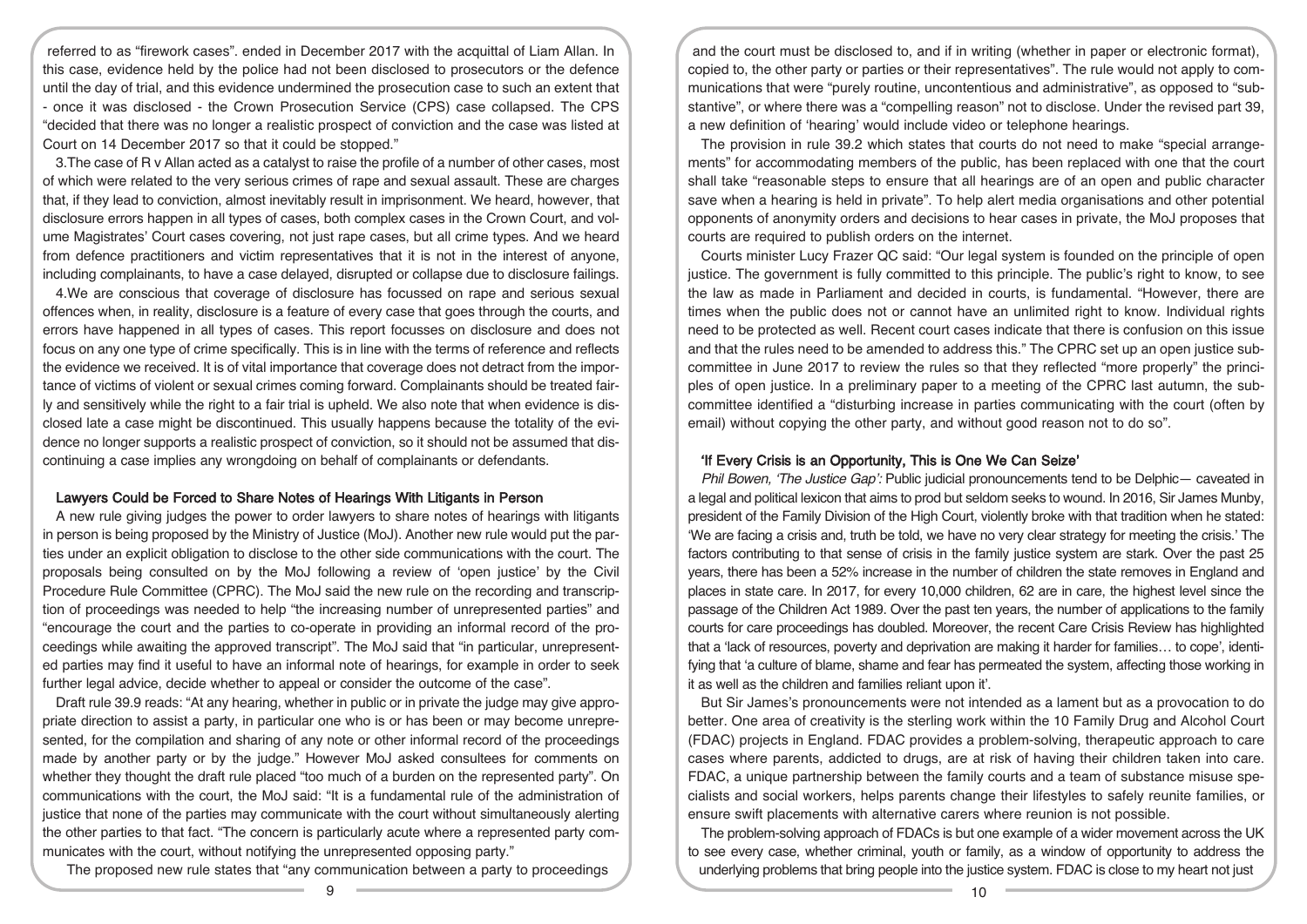because of the heart-warming stories told by those parents who have succeeded in it, nor because FDAC looks and feels so different from ordinary care proceedings but also because the evidence is so clear that it works. It delivers better outcomes for families and children. FDAC mothers are 50% more likely to stop using drugs and are much more likely to have stayed off drugs five years after going through FDAC than mothers who go through ordinary care proceedings. They are 48% more likely to have been reunified with their children than mothers who go through ordinary care proceedings. Moreover, even for those FDAC families whose children are removed, the procedural fairness of the proceedings means they are less likely to appeal the decision.

Lest I am accused of backing an intervention that works but is too expensive for austerity Britain, the other great advantage is that FDAC pays for itself. In a study conducted by my colleagues at the Centre for Justice Innovation, we found that while FDAC cases do cost more initially (primarily in additional upfront treatment costs), they also avoid legal and expert witness costs that otherwise would be incurred while the case is ongoing. And following the end of the FDAC case, the better outcomes attributed to FDAC avoid even more costs, in avoided care placements, avoided returns to court, and avoided future treatment costs. Overall, we found that FDAC's initial investment is recouped within two years, and over five years, for each £1 spent, £2.30 is saved to the public purse. Yet FDAC is currently at a point where it is having to prove itself again. The FDAC National Unit, a team that has been instrumental in helping set up the ten FDACs and ensuring the evidence base is robust, is currently due to close due to lack of funds. FDACs themselves are not immune to the wider sense of crisis in the family justice system and there is growing concern that the innovative work in the ten sites is threatened by the wider, systemic lack of funds.

We could of course argue with conviction that care for our children are the foundations upon which the good society is built and should have a first call on public funding. But, for reasons too numerous to itemise, this line of thought does not necessarily resonate with today's decision makers. More than just money, what Sir James highlighted is that there is a clear policy lacuna. The existing family system sits like a great leviathan, shrouded in a barely conscious establishment inertia, defying new approaches like FDAC to be better and cheaper while demonstrating in a daily diet of misery that it does not work itself. What is needed is the Ministry of Justice and Department of Education in Whitehall to rethink what we are doing to our most vulnerable children— and to change it. Initiatives like FDAC show them a better way, a more humane way and a more cost effective way to deliver justice. If every crisis is an opportunity, it seems this is one we can seize, confident that we know what the future should look like.

#### Joint Committee on Human Rights (JCHR) Call for Better Access to Justice for Bereaved Families

JCHR have echoed the concerns of INQUEST and bereaved families in the report on their inquiry Enforcing human rights, published 19th July. The report concludes that for human rights to be enforceable, they must be accessible. It explores gaps in access to justice, including those faced by families bereaved by state related deaths. JCHR recommends that; "families must be given nonmeans tested funding for legal representation at inquests where the state has separate representation for one or more interested persons." This follows written evidence by INQUEST and oral evidence from bereaved families and INQUEST. This recommendation supports those in a range of recent reports, including the annual reports of two Chief Coroners, the Angiolini review on deaths in police custody, and the Bishop's review on the experiences of Hillsborough families. The disparity between bereaved families, who often struggle to access legal aid, compared with state agencies involved in deaths, who are automatically represented at public expense, is a longstanding concern of INQUEST. This report is a welcome addition to the widespread calls for change.

Deborah Coles, Director of INQUEST said: "We welcome this report and the committee's acknowledgement of the inherent unfairness in the coronial system. This is yet another significant report recommending non-means-tested funding for legal representation of families bereaved by state related deaths. Bereaved families have a vested interest in uncovering systemic failings, in the hope that future deaths can be prevented. There is significant public interest in ensuring they can access justice. As momentum builds around this issue, we look forward to urgent action from the government."

Dr Sara Ryan, who gave evidence to the committee on her family's experience following the death of her son Connor Sparrowhawk said: "We're pleased the Committee clearly listened to the evidence presented and recognise the current inequalities riven throughout the system. It's now the turn of the government to act on the recommendations and release families from the misery of fighting for legal representation at inquests."

Louise and Simon Rowland, who gave evidence on their family's experience following the death of Louise's brother Joseph Phuong said: "It is encouraging to see the committee recognise the issues that a bereaved family faces during an inquest, and we cannot agree more with their conclusion that the process is adversarial rather than inquisitorial in nature.

Families are often left in the dark, trying to sort out numerous matters associated with a loved one dying whilst under the protection of the state, while trying to make sense of what has happened both emotionally and legally. Having access to funded legal representation is paramount for justice, and we welcome the committee bringing this to the attention of parliament"

#### Prisons: Mental Health

Lord O'Shaughnessy: We recognise that there are high numbers of people in prison with mental ill health, and it is essential that they are treated in the most appropriate environment for their needs. Whilst some prisoners may be mentally unwell, and despite sometimes complex emotional and behavioural needs, it may not be clinically appropriate for them to be transferred to a mental health inpatient bed. There may be other services more appropriate to their needs that can be delivered outside inpatient mental health facilities.

There are no plans for a review. However there is already work underway to ensure people are diverted to mental health care services outside prison either before or on their release, and to improve mental health services within prisons. Liaison and Diversion services operate at police stations and courts, to identify and assess people with vulnerabilities (substance misuse, mental health problems) and refer them into appropriate services and, where appropriate, away from the justice system altogether. Information from Liaison and Diversion assessments is used by the police and courts to inform sentencing decisions. These services cover 82% of the population with full roll out expected by 2020.

The Department of Health and Social Care and the Ministry of Justice have worked with NHS England and Public Health England to develop a Community Sentence Treatment Requirement 'protocol'. The protocol aims to increase the use of community sentences with drug, alcohol and mental health treatment requirements as an alternative to custody to improve health outcomes and reduce reoffending. It sets out what is expected from all involved agencies to ensure improved access to mental health and substance misuse treatment for offenders who need it.

Work is also underway to improve support for prisoners whilst they are in prison. NHS England is focussing on an offender mental health pathway which will ensure that offenders are directed to the most appropriate intervention to their needs at the right time in the criminal justice system. The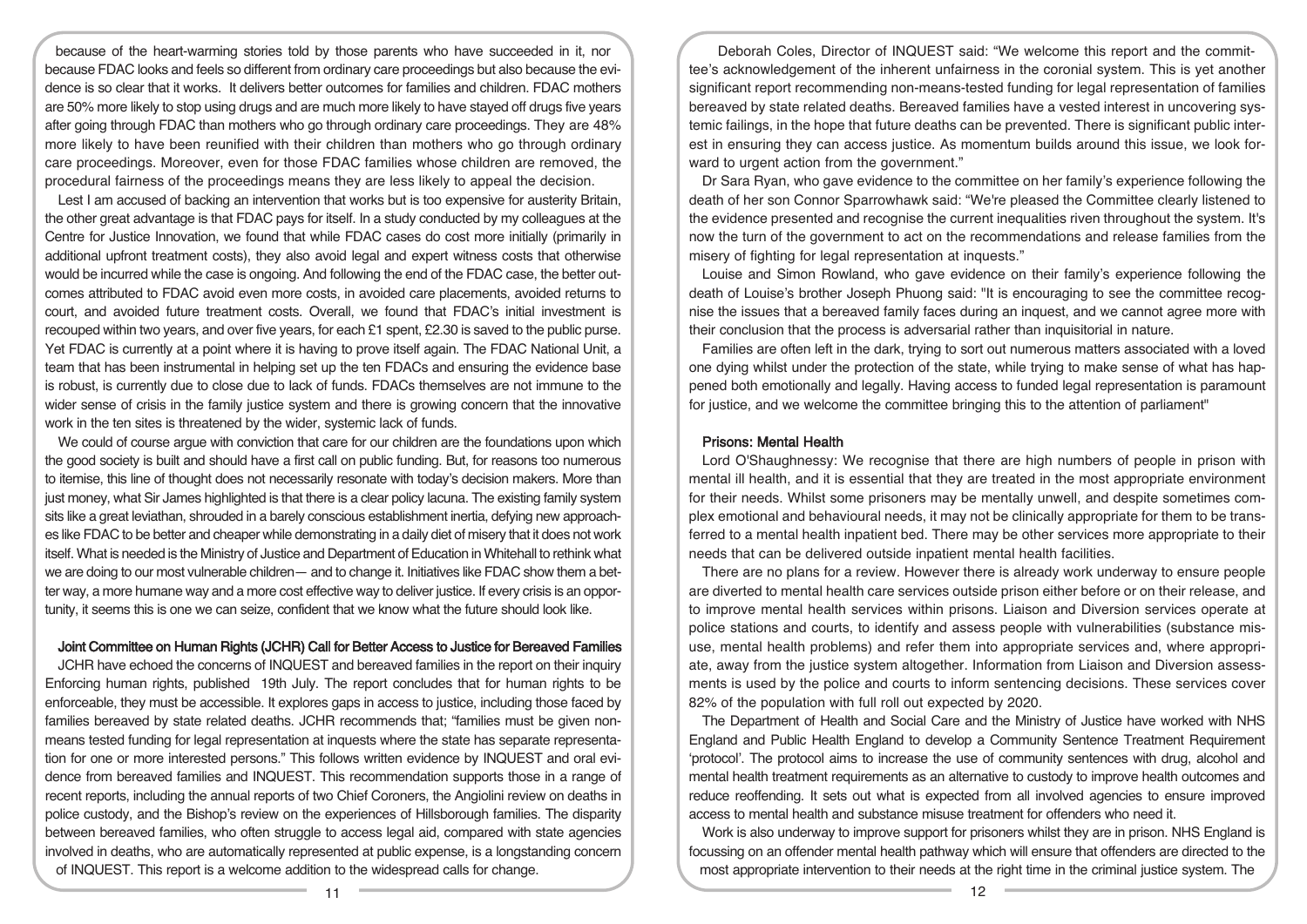programme of work includes ensuring timely and appropriate transfers to a mental health hospital, timely remission to prison as part of a planned episode of care, and to ensure that those requiring treatment for mental ill health have access to high quality care. New service specifications have been published for both low and medium secure hospitals as well as prison mental health services. The Prison Mental Health Specification embeds the Quality Standards for Prison Mental Health Services developed by the Royal College of Psychiatrists to ensure high quality care for all. Draft guidance for timely and appropriate transfers and remissions of care to and from a mental health hospital is currently in production. Following release from prison, NHS England is working with partners to develop better pathways of care from custody. Drawing on learning from existing services we are investigating how best to ensure continuity of care post custody.

#### Prisoners: Older People

The Government is aware of the changing demographic of the prisoner population, with the number of prisoners aged over 50 rising both in terms of numbers and as a proportion of the prison population. Within the older prisoner cohort, there were 1,665 prisoners aged 70 or over at 31 March 2018, approximately 2% of the total. In response to these changes, the Government is reviewing the provision for older prisoners and how best to meet their needs.

The Government has developed Models for Operational Delivery (MODs) for each prison type and for specialist cohorts, including older prisoners to support the transformation of the adult male estate. MODs are based on data and evidence to support governors in delivering effective and efficient services according to the function and cohorts their prison will hold. This specialist MOD has been developed in recognition of the sizeable and growing proportion of older prisoners, who are more likely to suffer health problems, have higher rates of disability and can struggle to access activities and services. The MOD addresses how services and interventions may be tailored to enable all older prisoners to maintain their physical and mental wellbeing, and their independence.

#### Sergey Ryabov v. Russia Violations of Articles 3 & 6

The case concerned an allegation of police brutality. The applicant, Sergey Ryabov, is a Russian national who was born in 1980. He is currently serving a prison sentence in Bezhetsk, Tver Region (Russia), for, among other things, the murder of a driver who worked for the Ruza police. Mr Ryabov was arrested on 11 July 2005, a day after the murder, and placed in a temporary detention facility at Ruza district police station. He confessed to the crime in the early hours of the morning and was brought before a judge the next day. He was placed in pre-trial detention until being found guilty in April 2006 and sentenced to 18 years' imprisonment. In convicting him, the courts relied on his confession and the investigating authorities' refusal to open a criminal case into his allegations of police ill-treatment. His appeals against this decision were dismissed and the proceedings were ultimately terminated in February 2008.

A criminal investigation was never begun into Mr Ryabov's allegations that the police had punched, kicked and hit him during his arrest and police custody and at the courthouse following the hearing with the judge. An internal inquiry was carried out, which resulted in two police officers being reprimanded and a medical report being drawn up, finding multiple bruises and abrasions on his body. The authorities concluded however that those injuries could have occurred because he had resisted arrest.

Relying on Article 3 (prohibition of inhuman or degrading treatment), Mr Ryabov alleged that he had been ill-treated by the Ruza police in order to make him confess to the murder

and that no effective investigation had been carried out into his allegations. Also relying on Article 6 § 1 (right to a fair trial), he complained that his conviction had been unfair because it had been based on statements he had made under duress. Violation of Article 3 (inhuman and degrading treatment), Violation of Article 3 (investigation), Violation of Article 6 § 1, Just satisfaction: EUR 10,000 (non-pecuniary damage) and EUR 2,000 (costs and expenses)

#### MPs Have Failed to Get to Grips With the Disclosure Crisis

James Burley, 'The Justice Gap': The House of Commons' justice select committee's report on disclosure in criminal cases, published today, could have marked a turning point for our criminal justice system. MPs could have recommended bold reforms that would put an end to the routine failures by police and prosecutors to hand over crucial evidence – failures which are resulting in collapsed trials and wrongful convictions.

Instead, once again, the report's recommendations amount to tinkering with a system that has time and time again proved inadequate. Clearer guidelines, improved skills and a culture shift have all been recommended before – and they haven't worked. In refusing to call for fundamental reforms, MPs quoted the views of Lord Justice Gross, who said he was 'strongly opposed' to the defence being given greater access to the results of police investigations. His reasoning was this 'would increase the pressures on limited resources and result in the duplication of effort… The 'keys to the warehouse' in an overstretched system is simply not viable. At most, it transfers the problem without solving it.' Lord Justice Gross is right that if the defence are given greater access to material they will need to be given sufficient resources to properly review it. However, his argument about resources ignores the vast amount of duplication already inherent in our disclosure system.

First, non-legally qualified police officers are tasked with deciding what material undermines the prosecution case or assists the defence, something which in 33% of cases is either not done or carried out in a 'wholly inadequate' way. Then prosecutors do the same, though an inspection last year found 'evidence of poor-decision making' by them as well. Finally, the defence get the chance to assess what material might assist them – except they are forced to rely on lists of material drawn up by police, of which 81% are either wholly or partially inadequate. This process defies common sense. As Dr Hannah Quirk puts it, the current framework 'require[s] the police and CPS to consider material from the perspective of a defence lawyer… a task for which they are culturally unsuited and ill-equipped'.

As the Centre for Criminal Appeals and Cardiff Law School Innocence Project suggested in written evidence, it would be simpler to have a new Independent Disclosure Agency strip out all genuinely sensitive material in a case and provide the rest for the defence to review, and relieve the police and CPS of the burden. Some have privacy concerns about this approach, but section 18 of the Criminal Procedure and Investigations Act 1996 makes it an offence to make unauthorised disclosure of such material – and the right to a fair trial must come first. Perhaps the biggest flaw with the Justice Committee's report, though, is that it ignores the situation of those who have already been wrongly convicted due to disclosure failings. Currently, they have no reliable means of learning about the existence of material wrongly withheld from them at trial.

As Dr Dennis Eady puts it in issue 2 of Proof magazine, the current law on post-conviction disclosure places the wrongly convicted in a Catch-22 whereby prisoners can only access exculpatory material by specifically requesting it and showing how it affects the safety of their conviction. This is a near impossible task if you don't know of the material's existence,